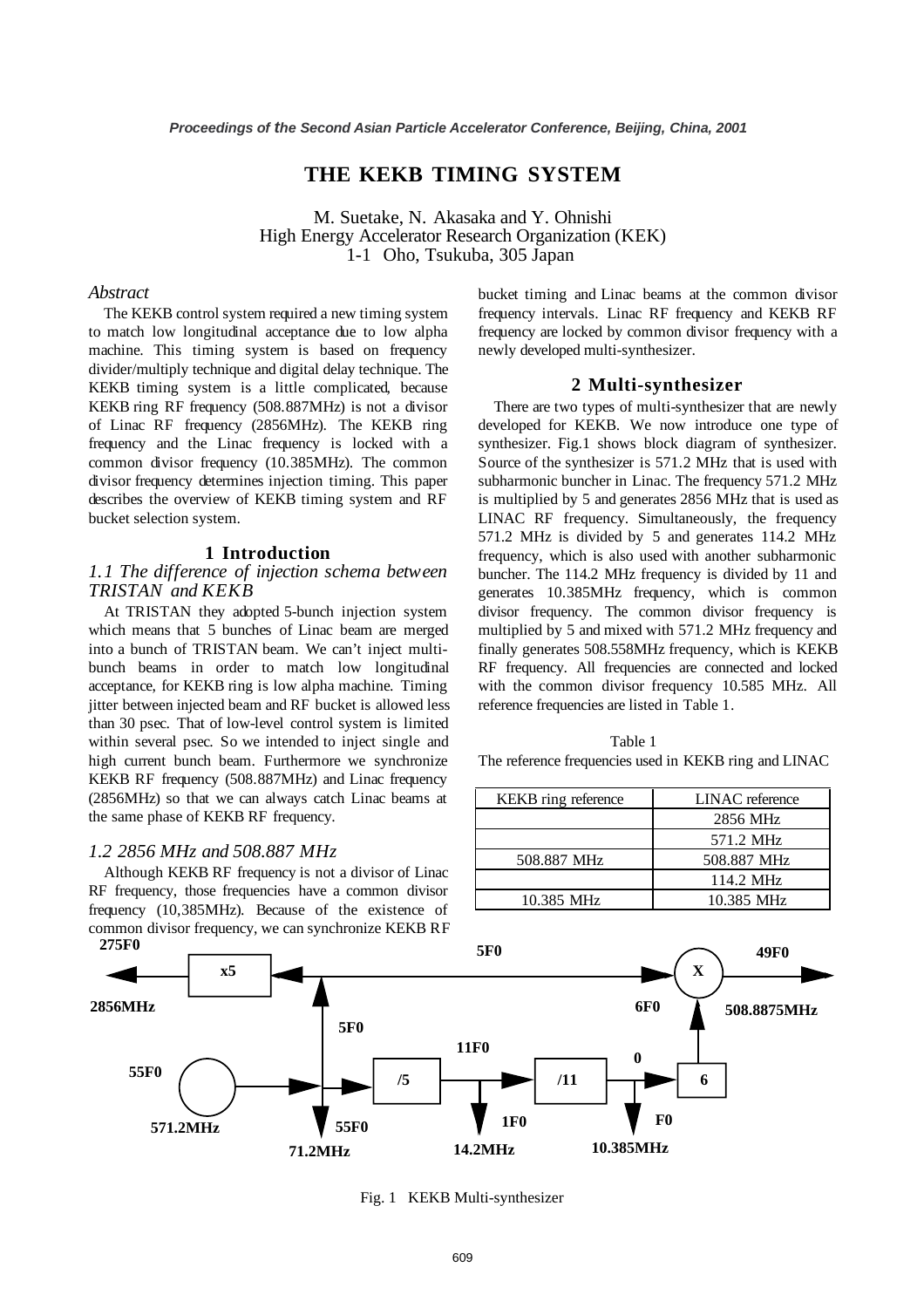#### **3 Overview of KEKB timing system**

## *3.1 Single Reference Frequency in KEKB machine*

 Although KEKB machine consists of two rings: HER and LER, it has single reference frequency 508.887 MHz. We can't change the reference frequency of each ring independently. Of course the phase of reference frequency of each ring can be changed independently. We avoided the complication of double reference system. Since we never measure dispersion parameters or chromaticity parameters of both ring simultaneously, no troubles have occurred about single reference system.

#### *3.2 Distributing the reference frequency*

 The reference frequency is distributed with coaxial cables and optical fiber cables as shown in Fig.2 Main line that is circulated around KEKB ring consists of coaxial cables, which are locked with PLL in phase. The main line has stabilized within 1 degree around KEKB ring. Satellite lines consist of optical fiber cables, of which phase stabilities match less than 0.2 ppm per degree in electrical length. The satellite has line stabilized less than 0.5 degree in total.



Fig. 2 Reference frequency distribution diagram

# **4 Bucket Selection Method**

## *4.1 10.385 MHz and 2.028 kHz*

 Since KEKB RF frequency (508.887MHz) and LINAC frequency (2856MHz) are locked in 10.385 MHz intervals as shown in synthesizer paragraph, we can inject LINAC beams in the intervals. The interval equals 49 bucket spacing in KEKB ring. Since the frequency 10.385 MHz divide by 5120 that is KEKB harmonic number equals 2.028 kHz, we can inject LINAC beams in 2.028 kHz intervals at the same bucket in KEKB ring. So we choose the frequency 2.028 kHz as basic injection frequency. We can choose any buckets with delay timing from the basic frequency in 10.385 MHz interval units that is 49 bucket spacing in KEKB ring. Since the number 49 and the number 5120 have no common divisor, the 10.385 MHz intervals that is 49-bucket spacing times 5120 equals 2.028 kHz interval. So within 2.028 kHz interval we can select any bucket addresses as show the relation:

Address# = mod (delay# x 49, 5120)

#### In reverse

Delay  $\# = 209$  x mod (address#, 49) + int (address# / 49)